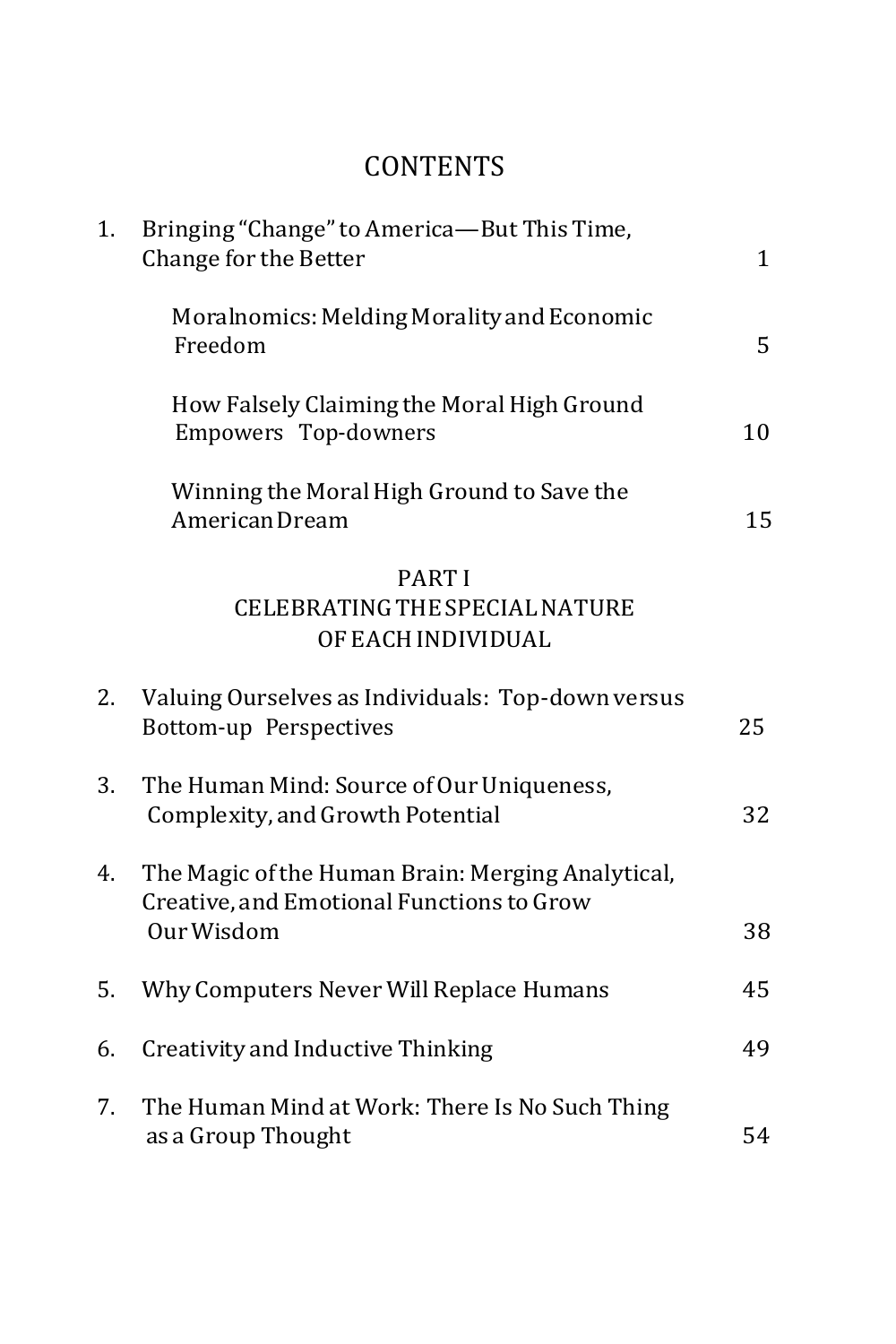| 8. | All of Us Can Grow and Succeed Regardless of Race,<br>Gender, or Socioeconomic Status | 58 |
|----|---------------------------------------------------------------------------------------|----|
|    | Why Group Preferences and Lowered Stan-<br>dards Harm Their Intended Beneficiaries    | 58 |
|    | Minority Members Can Succeed on the Merits                                            | 63 |
|    | <b>PART II</b><br>THE EMPATHIC BOND:<br>CONNECTING AND CARING                         |    |
| 9. | Why Growing as Individuals Is Not Enough:<br>No Man Is an Island                      | 67 |
|    | 10. Empathy: The Bedrock of Other-directedness                                        | 76 |
|    | 11. Us-versus-them Mentality: The Enemy of Empathy                                    | 81 |
|    | Offensive and Defensive Us-versus-them<br>Mentalities                                 | 82 |
|    | Cutting the Gordian Knot of Human History<br>to Make a Better Tomorrow                | 86 |
|    | How Selectively Lowered Standards<br>HarmEmpathicDevelopment                          | 88 |
|    | Judging People by the Content of Their<br>Character                                   | 91 |
|    | <b>PART III</b><br>CIVILIZATION AND MORALITY:                                         |    |

12. Civilization versus the Jungle: Setting the Stage for

THE FOUNDATIONS OFFREEDOM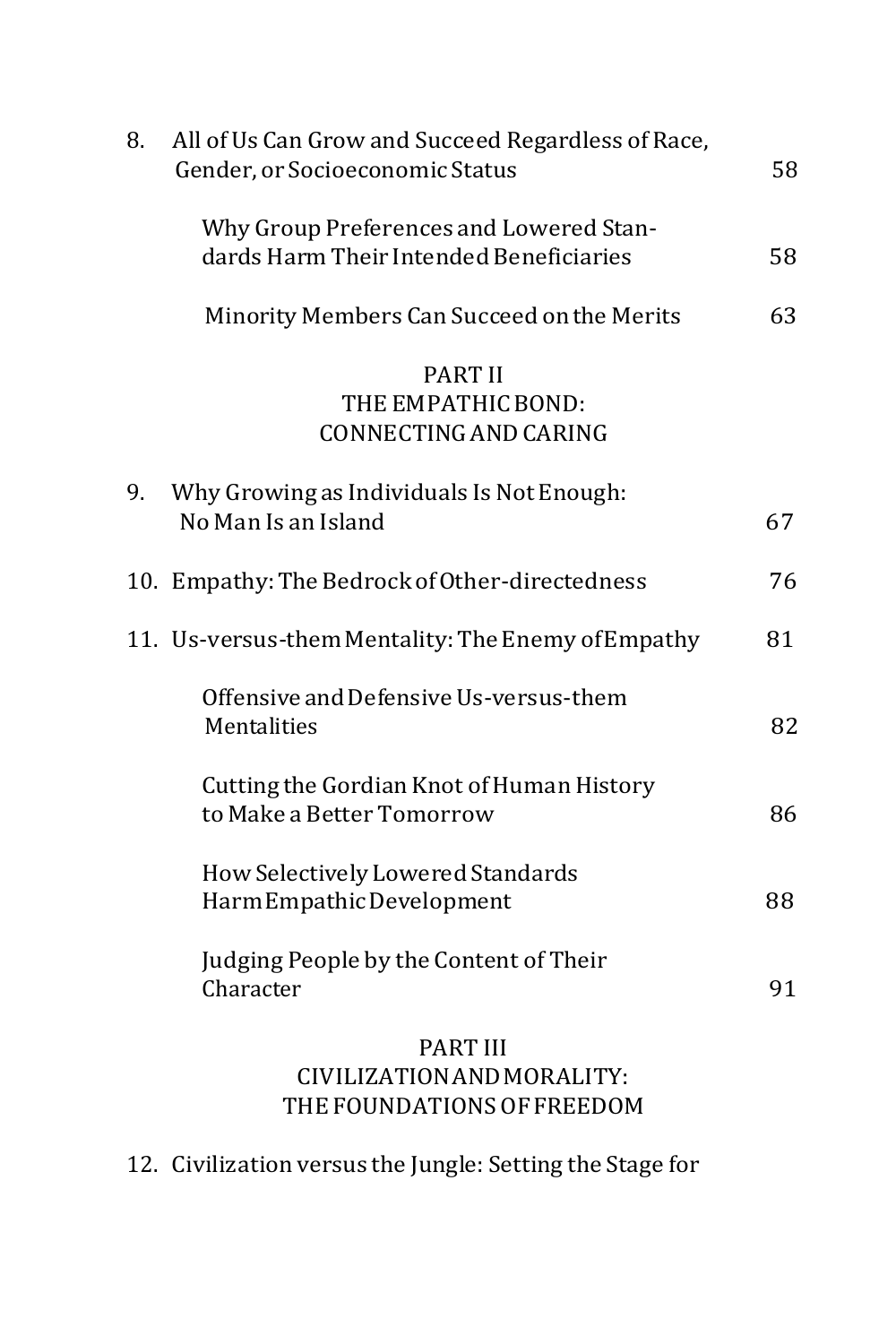| <b>Universal Morality</b>                                                | 94  |
|--------------------------------------------------------------------------|-----|
| 13. Basic Moral Rules: Lifting Us Out of the Jungle                      | 97  |
| Defining Moral Rules by Reference to the Jungle                          | 97  |
| Lying and Cheating                                                       | 98  |
| Stealing                                                                 | 100 |
| <b>Negative Competition</b>                                              | 105 |
| <b>Falsely Playing the Victim</b>                                        | 106 |
| 14. Higher Moral Principles: Kindling Lifelong Growth                    | 108 |
| Horizontal versus Vertical Relationships                                 | 110 |
| Structural Problems in Parent-child Relationships                        | 111 |
| Applying Moral Principles in Our Lives                                   | 115 |
| 15. Confusing Moral Values and Cultural Differences                      | 116 |
| 16. Conscience: Keeping Us Moral When No One Is<br>Looking               | 122 |
| 17. Taking Personal Responsibility: Morality in Motion                   | 130 |
| <b>PART IV</b><br>PROTECTING CIVILIZATION AND FREEDOM<br>FROM THE JUNGLE |     |
| 18. The Tools for Defending Civilization                                 | 137 |
| 19. The Need for Armed Forces to Combat the Jungle                       | 140 |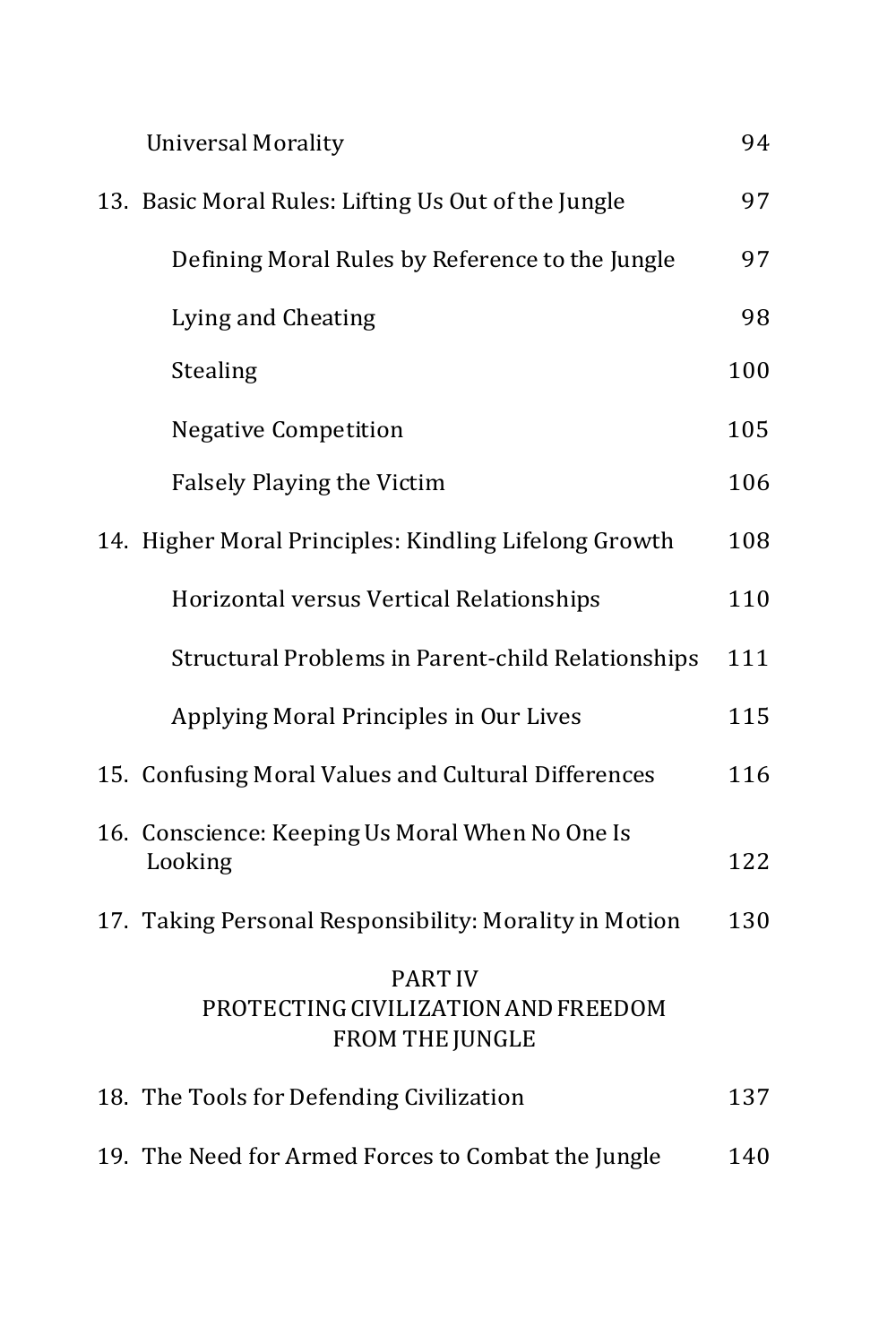| 20. Moral Confusion in the War Against the Jungle                                       | 146 |
|-----------------------------------------------------------------------------------------|-----|
| Top-down and Bottom-up Forces Look Alike<br>but Are Fundamentally Different             | 147 |
| <b>Empowering Civilization to Deter Jungle Conduct</b>                                  | 148 |
| Limitations of the United Nations and Other<br><b>International Organizations</b>       | 152 |
| Free Speech, Education, and the Moral Duty<br>to Protect Civilization and Freedom       | 154 |
| 21. Honoring Our Military and Police                                                    | 157 |
| 22. Compromising Freedom to Save Civilization                                           | 160 |
| 23. The Importance of Deterring Criminal Behavior                                       | 163 |
| 24. How Lack of Empathy for Victims Undermines<br>Deterrence of Crime                   | 168 |
| 25. Wrongs Done to Us Do Not Justify Doing Wrong<br>to Others: The Duty to Get Over It! | 173 |
| <b>PART V</b><br><b>ECONOMIC FREEDOM:</b><br>PROPERTY RIGHTS AND FREE MARKETS           |     |
| 26. Owning Property and Making Contracts: The Alpha<br>of Economic Growth               | 177 |
| 27. Supply and Demand: The Beautiful Ballet of<br>Economic Freedom                      | 185 |
| A View from a Helicopter                                                                | 185 |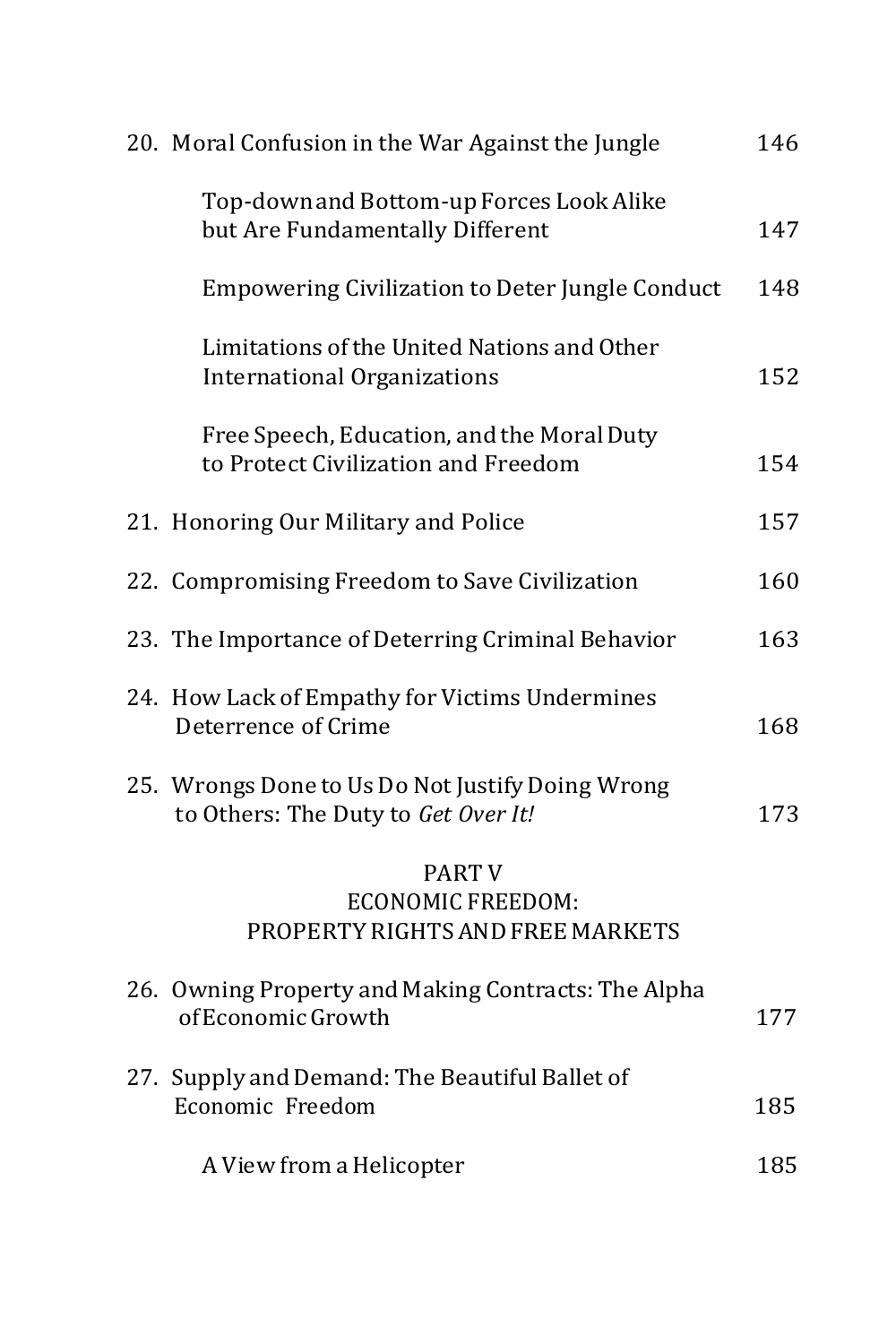|     | The Shifting Balance of Supply and Demand:<br>Buyer's and Seller's Markets        | 188 |
|-----|-----------------------------------------------------------------------------------|-----|
|     | 28. Why Top-Downers Can't Dance                                                   | 194 |
|     | 29. How Much Is Something Worth? The Value of<br><b>Benefit Conferred</b>         | 197 |
|     | Prices As Indicators of the Value of Benefit<br>Conferred                         | 197 |
|     | Increasing the Value of Goods and Services                                        | 199 |
|     | Top-down Intrusions on Economic Freedom                                           | 200 |
|     | 30. How Free Trade Maximizes the Value of<br><b>Benefit Conferred</b>             | 205 |
|     | How Free-market Price Levels Allocate<br><b>Resources Most Efficiently</b>        | 205 |
|     | How Free-market Price Levels Allocate Resources<br>across Geographical Boundaries | 207 |
|     | Demystifying Trade Deficits and Trade Barriers                                    | 211 |
|     | <b>Confusing Trade Deficits and Budget Deficits</b>                               | 217 |
|     | 31. How Much Is Our Labor Worth? The Value of<br><b>Benefit Conferred</b>         | 219 |
|     | Why Some Workers' Contributions Are Worth More                                    | 219 |
|     | Reining in Excessive Executive Compensation                                       | 225 |
| 32. | Elevating the Quality of Our Workers and Managers                                 | 227 |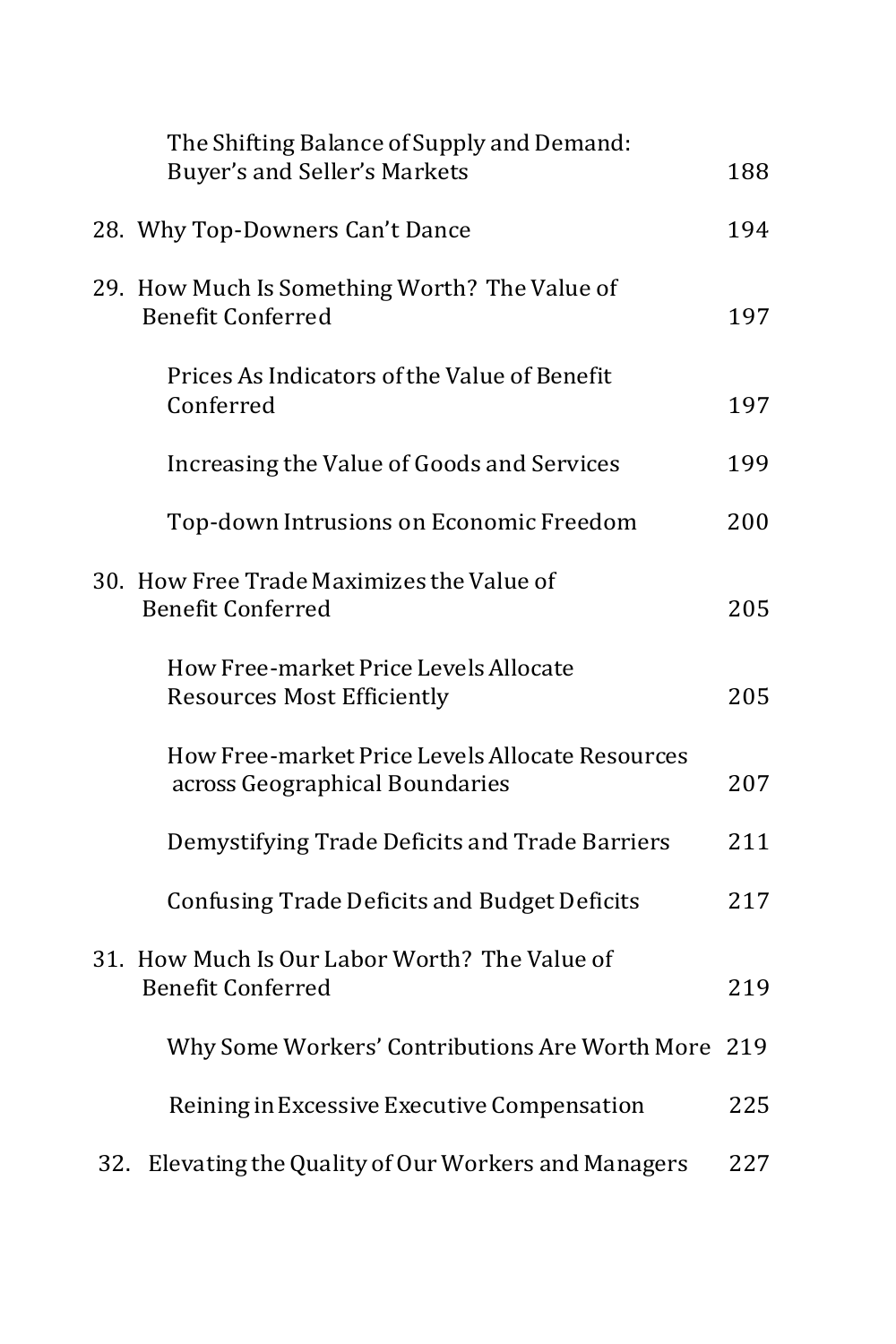| <b>Becoming Better Workers</b>                                                                   | 227 |
|--------------------------------------------------------------------------------------------------|-----|
| <b>Becoming Better Managers</b>                                                                  | 233 |
| Avoiding Undue Reliance on Quantifiable<br><b>Measures in Assessing Performance</b>              | 236 |
| 33. Equality of Outcome versus Freedom of Opportunity:<br>Learning Not to Resent Others' Success | 239 |
| Channeling Our Envy into Motivation for<br>Personal Growth                                       | 240 |
| Rewarding Productivity by Allowing Wealth<br>to Be Gifted by Those Who Earn It                   | 242 |
| 34. Morality in the Marketplace                                                                  | 244 |
| <b>Moral Responsibilities of Buyers</b>                                                          | 244 |
| Moral Responsibilities of Sellers                                                                | 248 |
| Spending Other People's Money: An<br>Invitation to Economic Irresponsibility                     | 250 |
| <b>PART VI</b><br>POLITICAL FREEDOM:<br>RULE OF LAW AND DEMOCRACY                                |     |
| 35. Making Rules and Empowering Limited Government<br>to Act for the People                      | 253 |
| 36. Rule of Law versus Rule of Rulers                                                            | 256 |
| What Is a Law?                                                                                   | 257 |
| Top-down Systems and Rule of Rulers                                                              | 258 |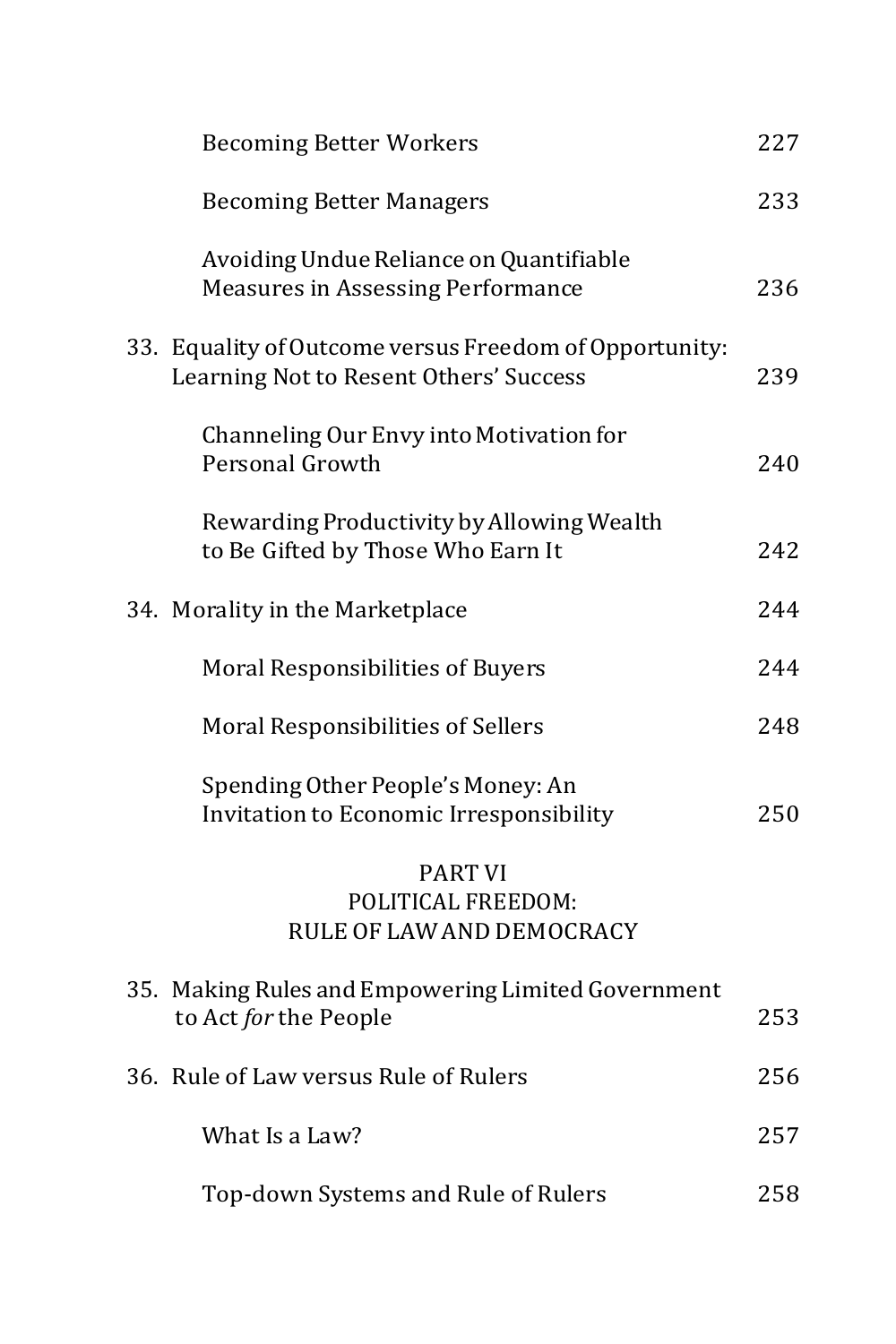| Bottom-up Systems and Rule of Law                                                   | 260 |
|-------------------------------------------------------------------------------------|-----|
| <b>Protecting Minorities</b>                                                        | 262 |
| 37. Rule of Law in America                                                          | 265 |
| The Constitution: A Charter for Government<br>by Consent of the Governed            | 266 |
| The Constitution as Protector of Citizens'<br>Sovereignty over Their Own Lives      | 267 |
| Amending the Constitution                                                           | 270 |
| 38. Top-down Systems in the Twentieth Century:<br>Communism, Socialism, and Fascism | 274 |
| Communism                                                                           | 275 |
| Socialism and Fascism                                                               | 282 |
| Core Attributes of Communism, Socialism,<br>and Fascism                             | 284 |
| Modern Socialism and Top-down Governance<br>in Western Democratic Republics         | 285 |
| 39. The Rise of Top-down Power in America                                           | 288 |
| 40. Top-down Threats to Economic Freedom and<br>Prosperity in Modern America        | 304 |
| Expansion of the Federal Government's Power over<br>Our Commerce                    | 304 |
| Expansion of the Federal Government's Power to<br><b>Spend Our Money</b>            | 313 |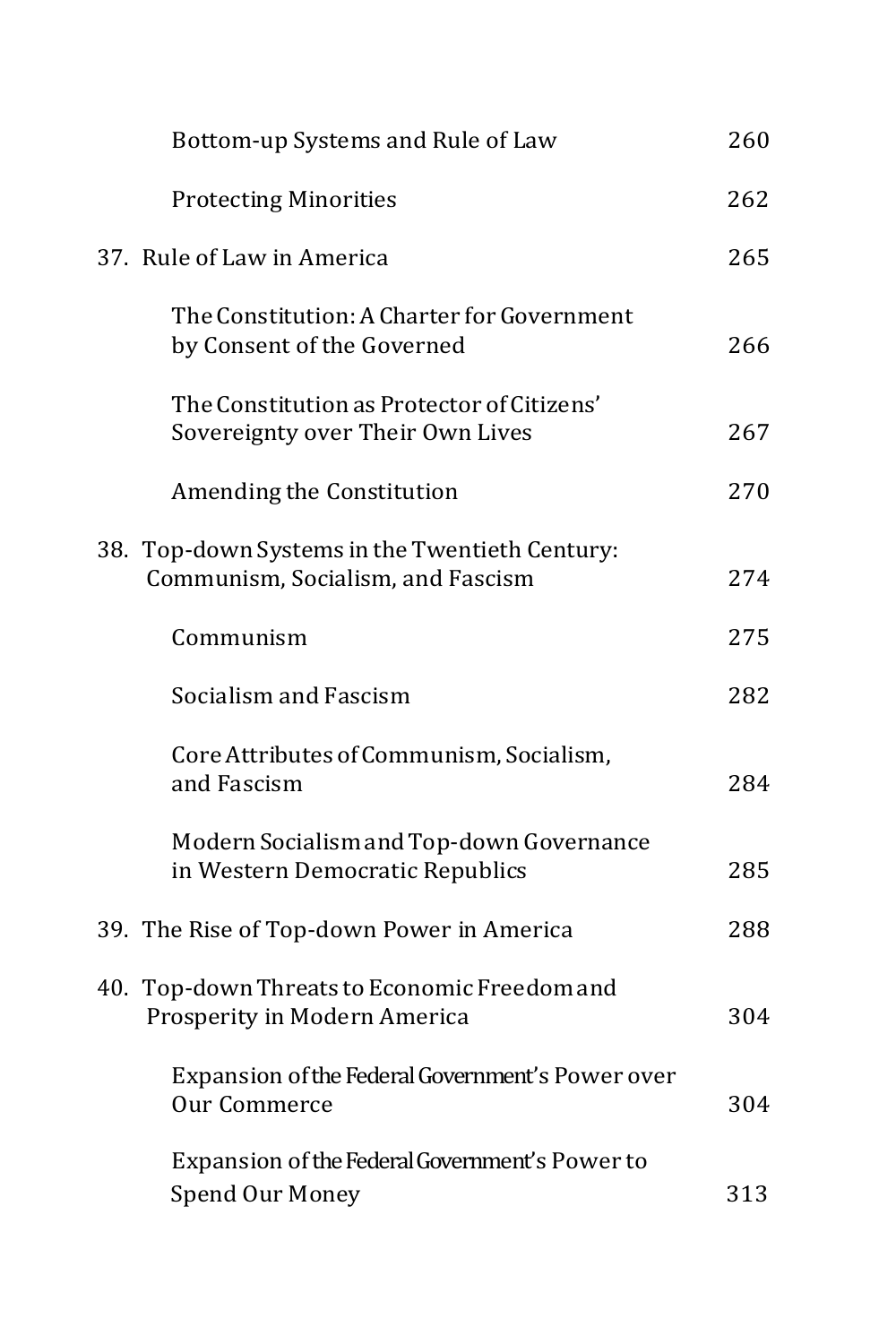| Expansion of the Federal Government's Power over<br><b>Our Constituent States</b>                                               | 315 |
|---------------------------------------------------------------------------------------------------------------------------------|-----|
| The Budget Deficit Explosion: Beyond Fixing<br>through Raising Taxes, Printing More<br>Dollars, or Increasing the National Debt | 318 |
| The Lack of Cost Transparency and Cost-<br>benefit Analysis in the Public Sector                                                | 323 |
| <b>Unfunded Mandates</b>                                                                                                        | 325 |
| The Fed, the Money Supply, and Trade Barriers                                                                                   | 326 |
| The Misuse of Science to Expand the Top-down<br><b>Regulatory State</b>                                                         | 331 |
| 41. The State's Proper Role in a Moral Society                                                                                  | 338 |
| Protecting Civilization from the Jungle                                                                                         | 338 |
| <b>Advancing Economic and Political Freedoms</b>                                                                                | 339 |
| 42. Alleviating Poverty: Why Free Societies Fare<br>So Much Better Than Top-down States                                         | 348 |
| 43. We Need a "Reset"—Not with Russia, but with<br>Our Own Government                                                           | 358 |
| Proposed Policy Changes and Constitutional<br>Amendments                                                                        | 364 |
| Preserving America's Military Might                                                                                             | 373 |
| Rethinking Organizational Structures                                                                                            | 374 |